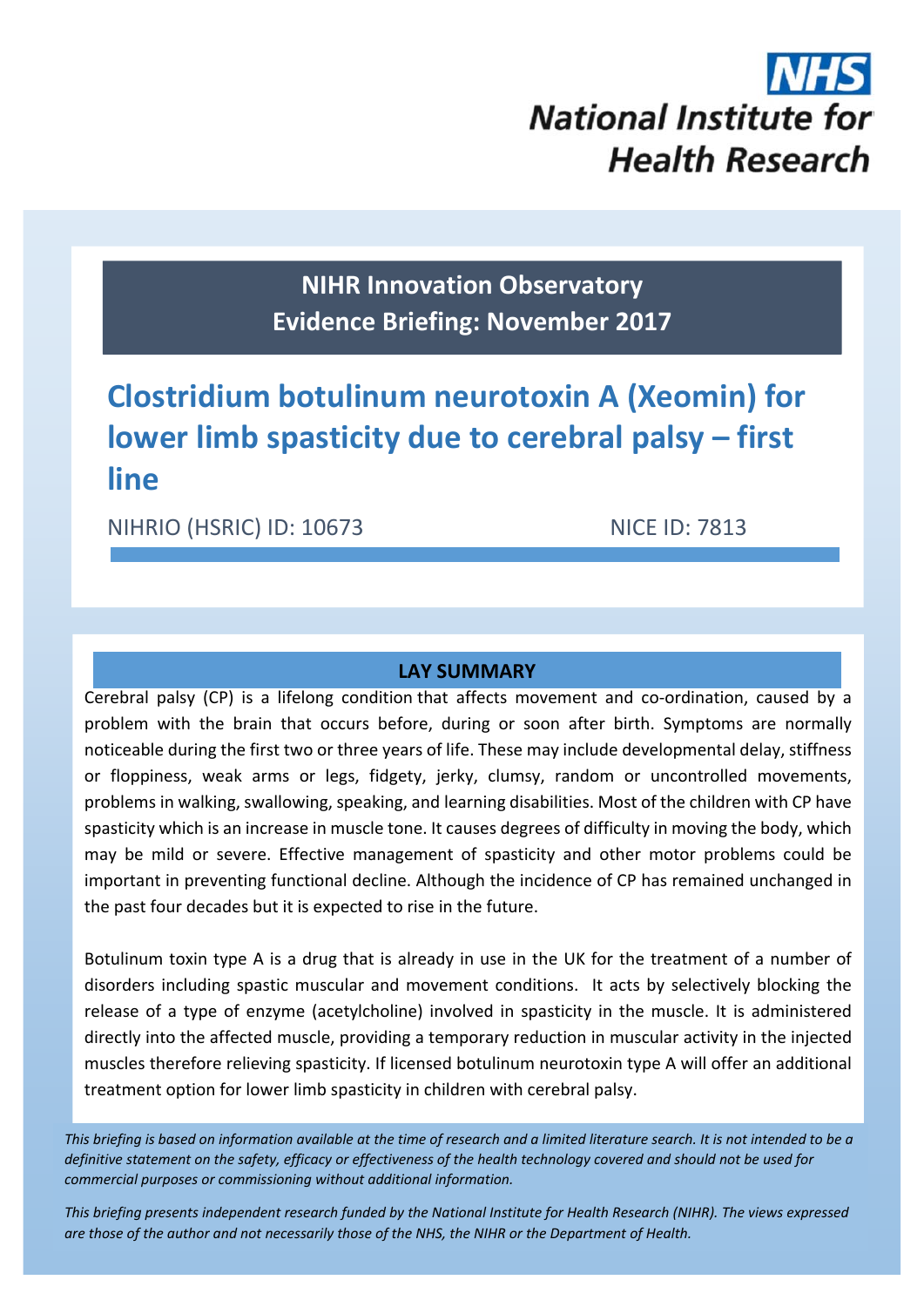# **TARGET GROUP**

Lower limb spasticity due to cerebral palsy in children – first line.

# **TECHNOLOGY**

# **DESCRIPTION**

Botulinum neurotoxin type A (Xeomin) is one of the 7 different serotypes of botulinum toxin (A to G) produced by the anaerobic bacterium Clostridium botulinum. Botulinum toxin type A selectively blocks the release of acetylcholine at the cholinergic nerve terminal, ensuring a temporary reduction in muscular activity in the injected muscles<sup>1</sup> and therefore relieves spasticity.

In the trial NCT01893411, in the first arm, patients received 16 Units per kg body weight botulinum neurotoxin type A (high dose) intramuscularly. In the second arm, patients received 12 Units per kg body weight botulinum neurotoxin type A (mild dose) intramuscularly. In the third arm, patients received 4 Units per kg body weight botulinum neurotoxin type A (low dose) intramuscularly. 2

Botulinum neurotoxin type A is indicated in the UK for:<sup>3</sup>

- Treatment of focal spasticity (including hand and wrist disability associated with stroke)
- Blepharospasm
- Hemifacial spasm
- Spasmodic torticollis
- Severe hyperhidrosis of the axillae
- Prophylaxis of headaches in adults with chronic migraine
- Temporary improvement of moderate to severe wrinkles between the eyebrows in adults under 65 years
- Ankle disability due to lower limb spasticity associated with stroke
- Management of bladder dysfunctions
- Temporary improvement of moderate to severe crow's feet.

Common side effects include paralysis of distant muscles in excessive doses, increased electrophysiologic jitter in some distant muscles and influenza‐like symptoms.

Botulinum neurotoxin type A is licensed in the EU for blepharospasm and spasmodic torticollis.<sup>4</sup>

It is currently undergoing phase II trials for:<sup>5</sup>

- Trigeminal neuralgia
- Restless leg syndrome
- **•** Essential tremor
- Bone disorders

It is also undergoing phase III trials for lower and upper limb spasticity and sialorrhea. $5$ 

# **INNOVATION and/or ADVANTAGES**

If licensed botulinum neurotoxin type A will offer an additional treatment option for lower limb spasticity in children with cerebral palsy.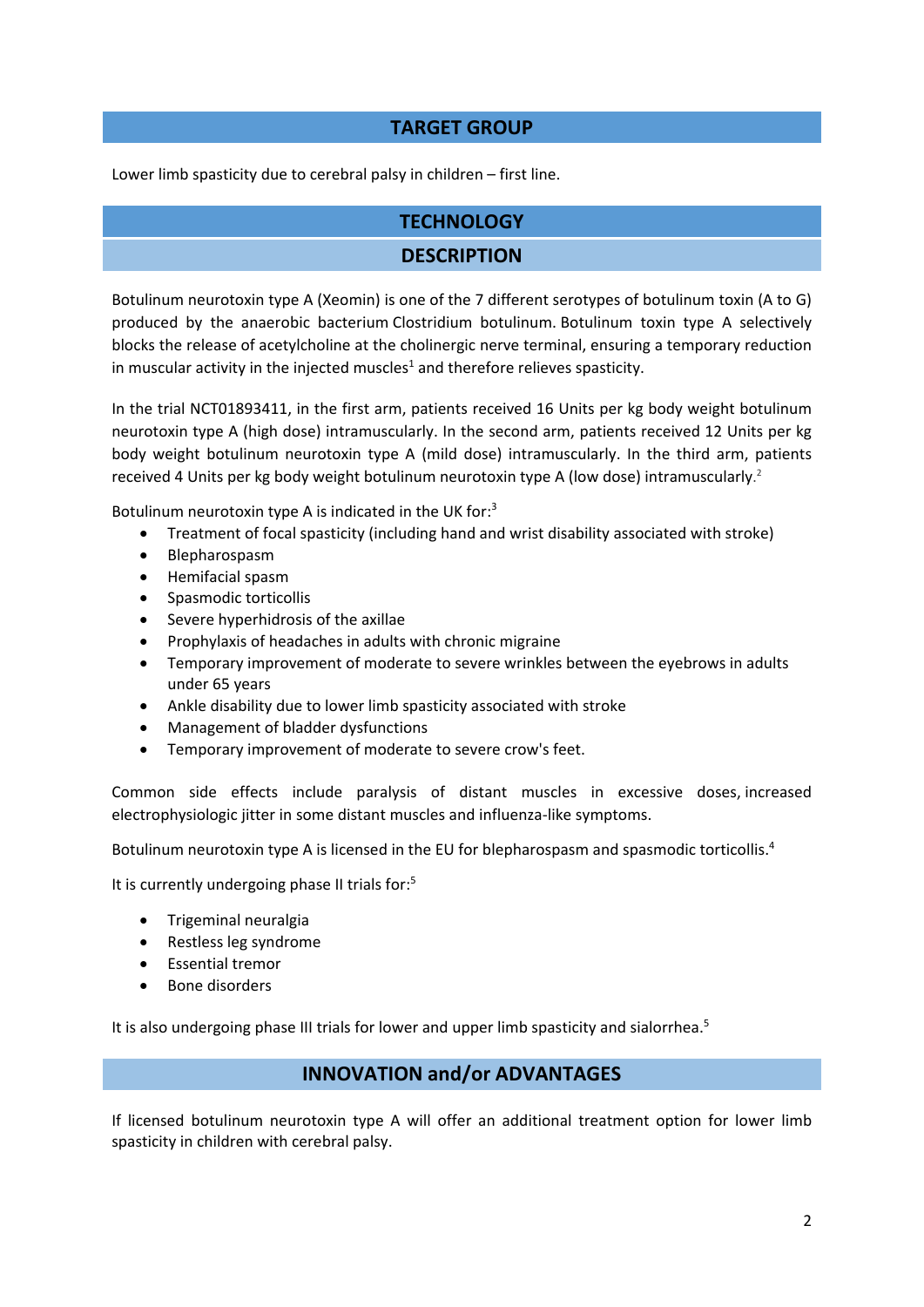#### **DEVELOPER**

#### Merz Pharma

#### **PATIENT GROUP**

#### **BACKGROUND**

Cerebral palsy (CP) is the name for a group of lifelong conditions that affect movement and co‐ ordination, caused by a problem with the brain that occurs before, during or soon after birth. The symptoms of cerebral palsy aren't usually obvious just after a baby is born. They normally become noticeable during the first two or three years of a child's life. Symptoms can include delays in reaching development milestones, seeming too stiff or too floppy, weak arms or legs, fidgety, jerky or clumsy movements, random, uncontrolled movements, walking on tip-toes, a range of other problems – such as swallowing difficulties, speaking problems, vision problems and learning disabilities.<sup>6</sup>

The NHS describes three different categories of CP:<sup>7</sup>

- Spastic Cerebral Palsy which affects muscle stiffness or weakness.
- Athetoid Cerebral Palsy which affects muscle tone causing involuntary spasms
- Ataxic Cerebral Palsy which affects balance and coordination

It is also possible to have a combination of categories which is referred to as 'Mixed Cerebral Palsy'.

According to NHS England, around 40% of children with CP were born prematurely. In many of these children the precise cause of cerebral palsy is not apparent, but various risk factors can be identified, including maternal illness and postnatal events.<sup>8</sup>

Although in CP, the causative brain damage is static, the motor manifestations change over time. Up to 80% of children with cerebral palsy have a spastic motor impairment. Depending on which parts of the motor cortex are damaged, the imbalance between flexor and extensor muscles may lead to abnormal posture of the joints. The functional abilities of children with spasticity often deteriorate over time. Effective management of spasticity and other motor problems could be important in preventing functional decline.8

#### **CLINICAL NEED and BURDEN OF DISEASE**

Prevalence of CP in the UK is  $3/1000$  live births.<sup>9</sup> Cumulative survival estimates up to the age of 16 years in children with CP differ significantly by severity, ranging between 97 per cent and 100 per cent for children with non‐severe CP, and between 64 per cent and 67 per cent for those with the most severe CP.

By the end of 2013, the estimated number of children aged three to 15 years living with CP in England and Wales was thought to be about 20,500 rising to approximately 22,100 by 2020, a 7.5 per cent increase. Owing to an increasing population, the number of children living with CP in England and Wales will increase by 2020.<sup>10</sup>

Spasticity is present in around 75-88% of people with cerebral palsy.<sup>11</sup> It causes degrees of difficulty in moving the body, which may be mild or severe. People with spastic CP have a tendency to remain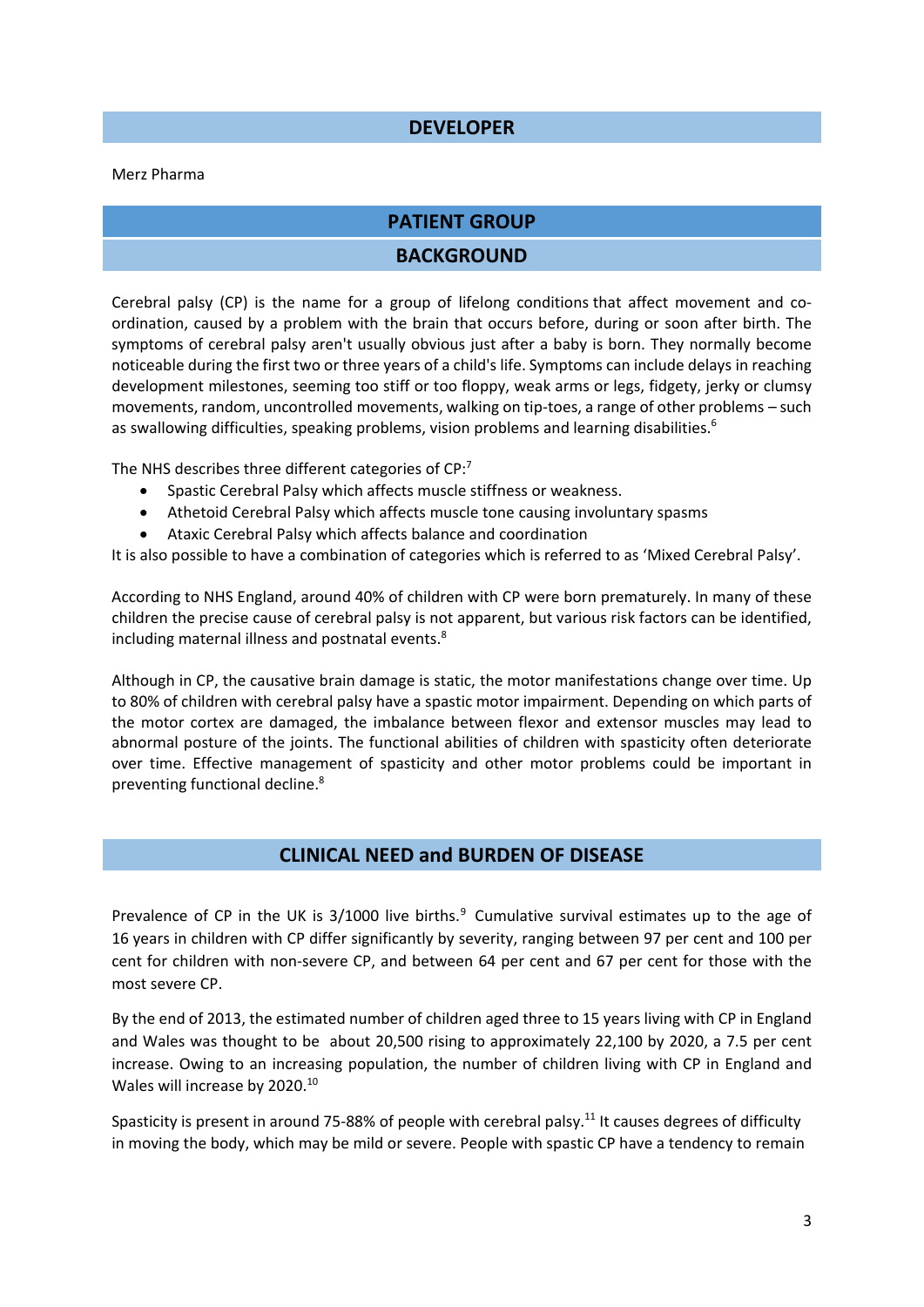in certain positions and also to develop shortening of some muscles. This can sometimes limit the movement of joints.12

The Hospital Episodes Statistics for England 2016/2017 recorded 956 finished consultant episodes (FCE), 931 hospital admissions and 1,639 FCE beds due to other cerebral palsy ( ICD‐10 code  $G80.8$ ). $^{13}$ 

# **PATIENT PATHWAY**

# **RELEVANT GUIDANCE**

# **NICE GUIDANCE**

- NICE technology appraisal in development. Spasticity (after stroke) botulin toxin type A [ID768] (GID‐TAG499). Expected date of issue to be confirmed.
- NICE clinical guideline. Spasticity in under 19s: management (CG145). November 2016.
- NICE quality standard. Cerebral palsy in children and young people. (QS162). October 2017.
- NICE interventional procedure guidance. Selective dorsal rhizotomy for spasticity in cerebral palsy (IPG373). December 2010.
- NICE guideline. Cerebral palsy in under 25s: assessment and management. (NG62). January 2017

# **NHS ENGLAND and POLICY GUIDANCE**

- NHS England. 2013/14 NHS Standard Contract for Paediatric Neurosciences: Neurorehabilitation. E09/S/d.
- NHS England. 2013/14 NHS Standard Contract for Paediatric Neurosciences: Neurodisability. E09/S/c
- NHS England. 2013/14 NHS Standard Contract for Specialized Rehabilitation for Patients with Highly Complex Needs (All ages). D02/S/a.
- NHS England. 2013/14 NHS Standard Contract for Paediatric Neurosciences: Neurology. E09/S/b.
- NHS England. Clinical Commissioning Policy: Selective Dorsal Rhizotomy for Spasticity in Children with Cerebral Palsy. NHSCB/E09/PS/a. April 2013.
- NHS England. Clinical Commissioning Policy: Cerebellar Stimulator Implants. NHSCB/D04/PS/b

# **OTHER GUIDANCE**

- Russman, B.S., Tilton, A. and Gormley, M.E. Cerebral palsy: a rational approach to a treatment protocol, and the role of botulinum toxin in treatment. *Muscle & nerve*. 1997: 20(S6), 181‐193.14
- Pavone, V., Testa, G., Restivo, D.A., Cannavò, L., Condorelli, G., Portinaro, N.M. and Sessa, G., 2016. Botulinum toxin treatment for limb spasticity in childhood cerebral palsy. *Front. Pharmacol*. 2016; 7:29.15

# **CURRENT TREATMENT OPTIONS**

The aims of managing spasticity are to minimise the effect that it has on the child  $-$  to treat pain, improve motor function, improve ease of care, and prevent the consequences of spasticity. In combination with other interventions dealing with the child's associated motor disorders and comorbidities, the aim is to promote independence and to achieve as complete an integration into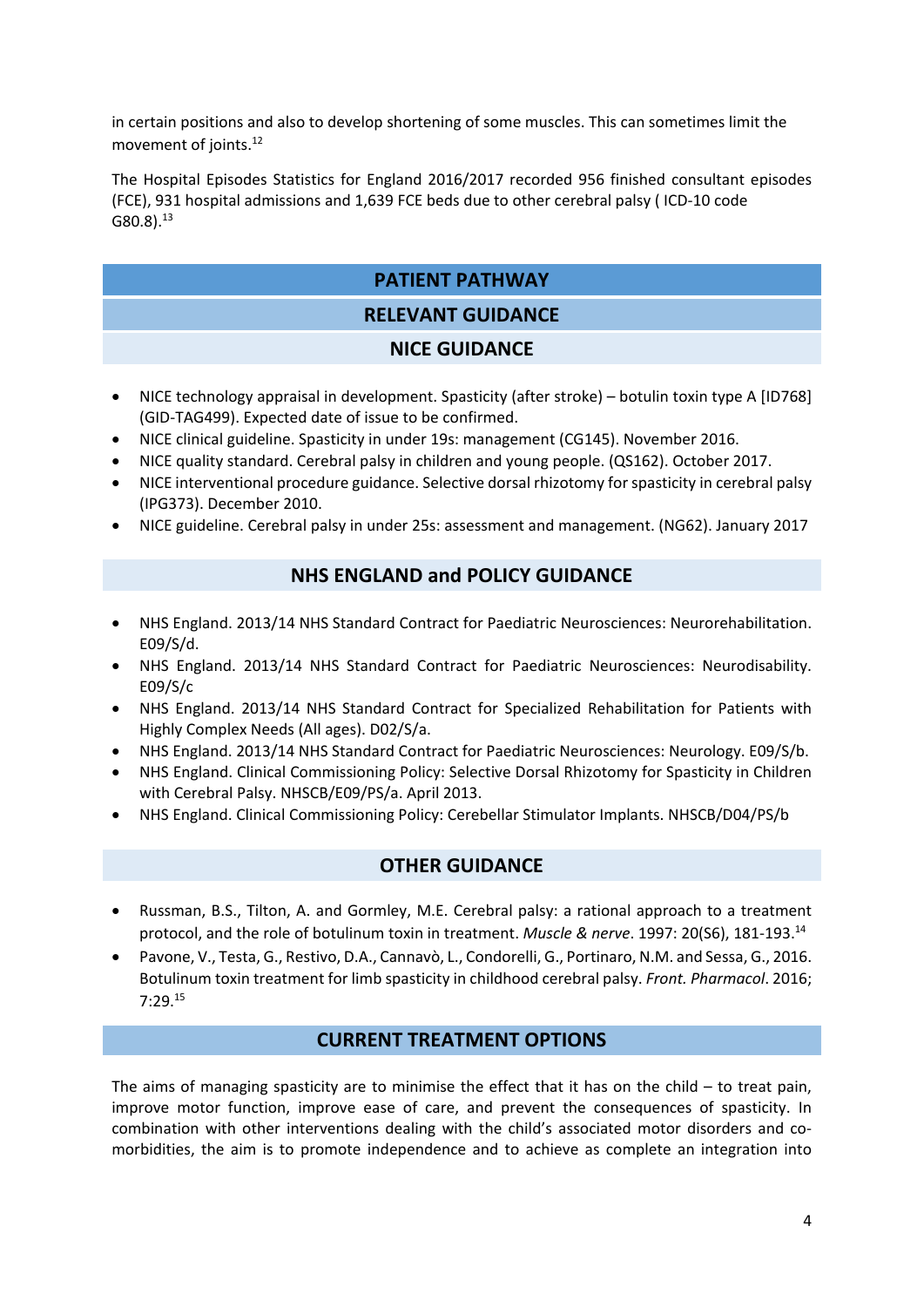society as possible for the affected child or young person. Many treatments are used in the management of spasticity, with considerable variation in practice. These include:8

- Physiotherapy
- Orthoses and aids
- Abnormal stretch reflex modulating interventions:
	- o Oral anti spastic medications like baclofen
	- o Intrathecal baclofen
	- o Local injection botulinum toxin A
	- o Selective dorsal rhizotomy
- Orthopaedic surgery

| <b>EFFICACY and SAFETY</b>          |                                                                                                                                                                                                                                                                                                                                                                                    |  |  |  |
|-------------------------------------|------------------------------------------------------------------------------------------------------------------------------------------------------------------------------------------------------------------------------------------------------------------------------------------------------------------------------------------------------------------------------------|--|--|--|
| <b>Trial</b>                        | Botulinum neurotoxin type A, Xeomin, NCT01893411; children (2-17 years);<br>phase III                                                                                                                                                                                                                                                                                              |  |  |  |
| Sponsor                             | Merz Pharma                                                                                                                                                                                                                                                                                                                                                                        |  |  |  |
| <b>Status</b>                       | Complete but unpublished.                                                                                                                                                                                                                                                                                                                                                          |  |  |  |
| Source of<br><b>Information</b>     | Trial registry <sup>2</sup> , Global Data <sup>16</sup>                                                                                                                                                                                                                                                                                                                            |  |  |  |
| <b>Location</b>                     | EU (not UK), Russia, Israel, Republic of Korea and Turkey.                                                                                                                                                                                                                                                                                                                         |  |  |  |
| <b>Design</b>                       | Randomised, controlled                                                                                                                                                                                                                                                                                                                                                             |  |  |  |
| <b>Participants</b>                 | n=311 (enrolled); aged 2-17 years; cerebral palsy; lower limb spasticity                                                                                                                                                                                                                                                                                                           |  |  |  |
| <b>Schedule</b>                     | Subjects in the first arm received 16 Units per kg body weight botulinum<br>neurotoxin type A (high dose) intramuscularly. Subjects in the second arm<br>received 12 Units per kg body weight botulinum neurotoxin type A (mild<br>dose) intramuscularly. Subjects in the third arm received 4 Units per kg body<br>weight botulinum neurotoxin type A (low dose) intramuscularly. |  |  |  |
| Follow-up                           | Active treatment for 72 weeks                                                                                                                                                                                                                                                                                                                                                      |  |  |  |
| Primary<br><b>Outcomes</b>          | Change From Baseline in the Ashworth Scale (AS) Score of Plantar Flexors<br>$\bullet$<br>of the Primary Body Side<br>Co-primary Variable: Investigator's Global Impression of Change of<br>$\bullet$<br>Plantar Flexor Spasticity Scale (GICS-PF) of the Primary Body Side                                                                                                         |  |  |  |
| <b>Secondary</b><br><b>Outcomes</b> | Change From Baseline in the AS Score of Plantar Flexors of the Nonprimary<br><b>Body Side</b><br>Change From Baseline in the AS Score of Plantar Flexors of the Primary Body<br>Side at Day 29<br>Changes From Baseline in AS Score of Plantar Flexors of the Primary Body<br>Side at Day 57 and Day 85                                                                            |  |  |  |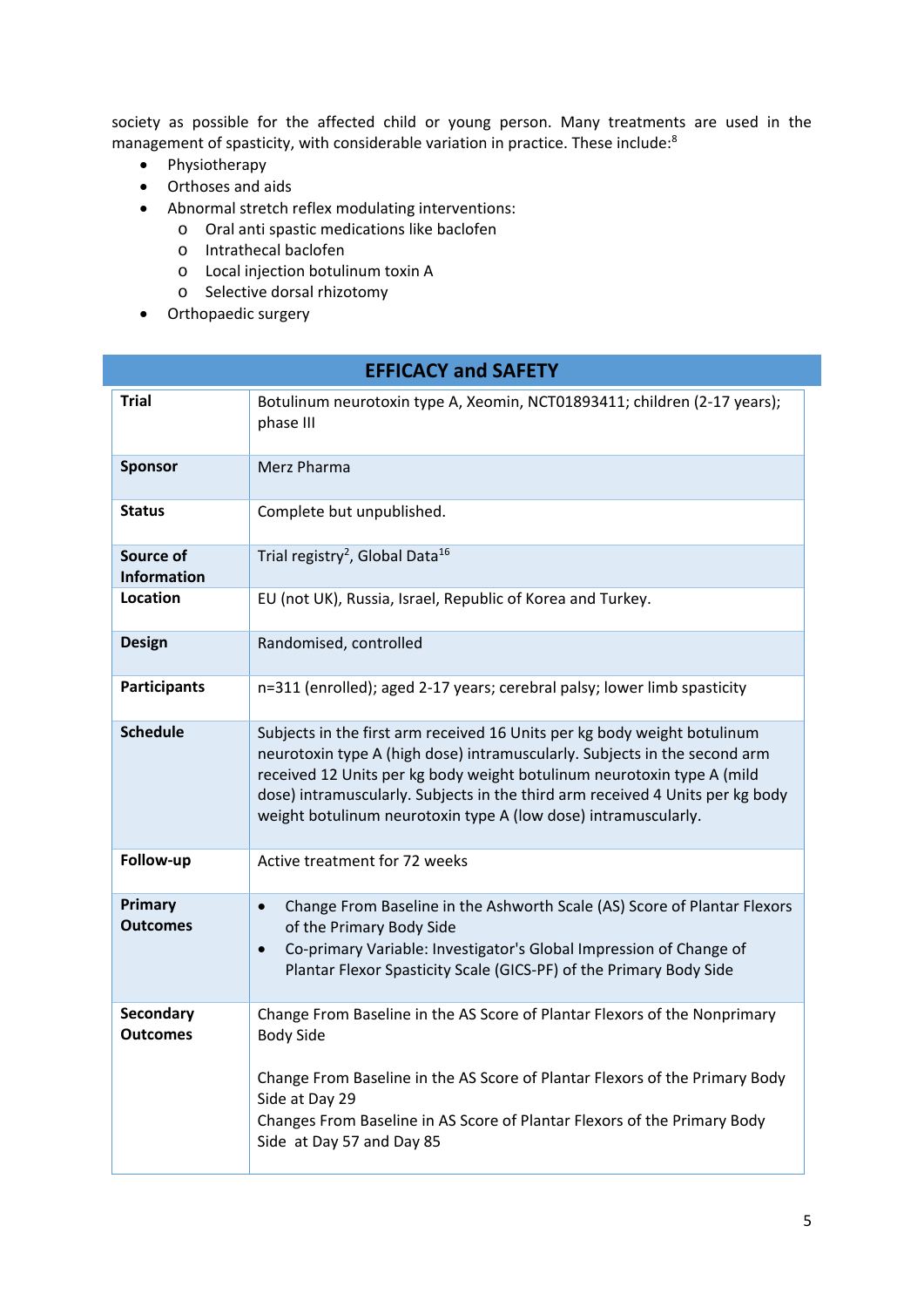|                                   | Changes From Baseline in AS Score of Knee Flexors or Thigh Adductors                                                                                                                                                                                                                                                                                                                                                                                                                                                                         |
|-----------------------------------|----------------------------------------------------------------------------------------------------------------------------------------------------------------------------------------------------------------------------------------------------------------------------------------------------------------------------------------------------------------------------------------------------------------------------------------------------------------------------------------------------------------------------------------------|
|                                   | Changes From Baseline in Modified Tardieu Scale [MTS] of Plantar Flexor                                                                                                                                                                                                                                                                                                                                                                                                                                                                      |
|                                   | Investigator's, Child's/Adolescent's, and Parent's/Caregiver's Global<br>Impression of Change Scale                                                                                                                                                                                                                                                                                                                                                                                                                                          |
|                                   | Investigator's Global Impression of Change of GICS-Plantar-Flexor of Primary<br><b>Body Side</b>                                                                                                                                                                                                                                                                                                                                                                                                                                             |
|                                   | Changes From Baseline in Gross Motor Function Measure [GMFM]-66 Score                                                                                                                                                                                                                                                                                                                                                                                                                                                                        |
|                                   | Change in Scores of Pain Intensity (From Participants) and Pain Frequency<br>(From Parent/Caregiver)                                                                                                                                                                                                                                                                                                                                                                                                                                         |
|                                   | Time to Reinjection for Each of the Three Dose Groups                                                                                                                                                                                                                                                                                                                                                                                                                                                                                        |
|                                   | Occurrence of Treatment Emergent Adverse Events (TEAEs)                                                                                                                                                                                                                                                                                                                                                                                                                                                                                      |
|                                   | Occurrence of Participants With TEAEs of Special Interest                                                                                                                                                                                                                                                                                                                                                                                                                                                                                    |
|                                   | <b>Occurrence of Serious TEAEs</b>                                                                                                                                                                                                                                                                                                                                                                                                                                                                                                           |
|                                   | Occurrence of TEAEs Related to Treatment                                                                                                                                                                                                                                                                                                                                                                                                                                                                                                     |
|                                   | Occurrence of TEAEs by Worst Intensity                                                                                                                                                                                                                                                                                                                                                                                                                                                                                                       |
|                                   | Occurrence of TEAEs by Final Outcome                                                                                                                                                                                                                                                                                                                                                                                                                                                                                                         |
|                                   | Occurrence of TEAEs Leading to Discontinuation                                                                                                                                                                                                                                                                                                                                                                                                                                                                                               |
| <b>Key Results</b>                | At week 4, statistical analysis of subjects in high dose vs low dose and mild<br>dose vs low dose groups revealed insignificant change from baseline in the<br>Ashworth Scale Score for plantar flexors for primary body side. However, the<br>results regarding the investigator's global impression of change of plantar<br>flexor spasticity scale of the primary body side at week 4 showed significant<br>change in the high dose vs low dose group while the group mild dose vs low<br>dose showed no significant change. <sup>2</sup> |
| <b>Adverse effects</b><br>(AEs)   | In the first arm (high dose) experienced AEs in 4.49% of the subjects.<br>In the second arm (mild dose) experienced AEs in 1.30% of the subjects.<br>In the third arm (low dose) experienced AEs in 7.69% of the subjects. <sup>2</sup>                                                                                                                                                                                                                                                                                                      |
| <b>Expected</b><br>reporting date | Reported as August 2015                                                                                                                                                                                                                                                                                                                                                                                                                                                                                                                      |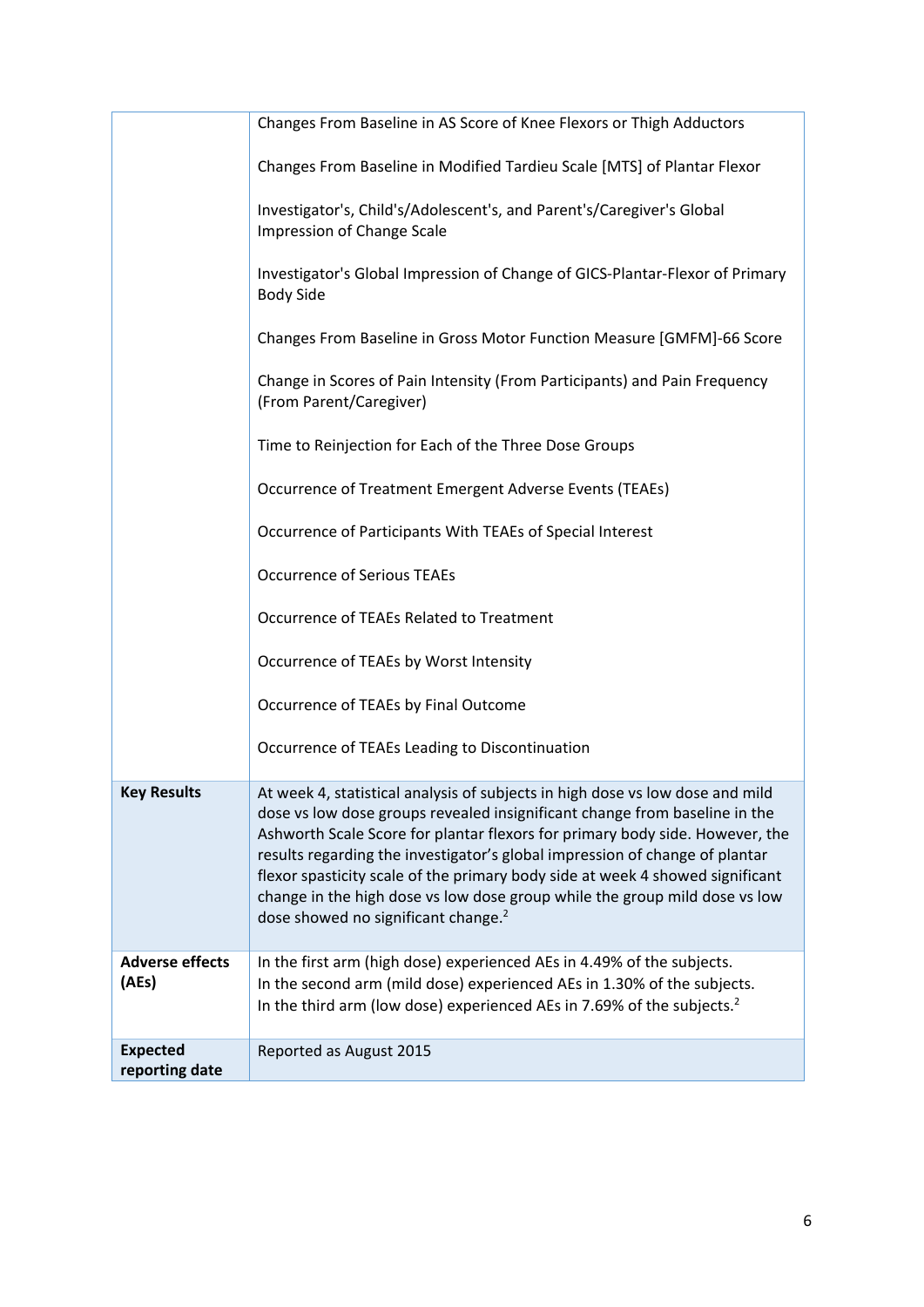# **ESTIMATED COST and IMPACT**

# **COST**

Xeomin is already marketed in the UK. A 50unit powder for solution for injection vial costs £72.00.17

| <b>IMPACT - SPECULATIVE</b>                      |                                                                                    |             |                                            |  |  |
|--------------------------------------------------|------------------------------------------------------------------------------------|-------------|--------------------------------------------|--|--|
|                                                  | <b>IMPACT ON PATIENTS AND CARERS</b>                                               |             |                                            |  |  |
| $\Box$                                           | Reduced mortality/increased length of<br>survival                                  |             | $\boxtimes$ Reduced symptoms or disability |  |  |
| ⊠                                                | Other: improved quality of life for carers, $\Box$<br>improved patient convenience |             | No impact identified                       |  |  |
| <b>IMPACT ON HEALTH and SOCIAL CARE SERVICES</b> |                                                                                    |             |                                            |  |  |
|                                                  | Increased use of existing services                                                 | $\perp$     | Decreased use of existing services         |  |  |
|                                                  | Re-organisation of existing services                                               |             | Need for new services                      |  |  |
|                                                  | Other:                                                                             | $\boxtimes$ | None identified                            |  |  |
| <b>IMPACT ON COSTS and OTHER RESOURCE USE</b>    |                                                                                    |             |                                            |  |  |
| $\bowtie$                                        | Increased drug treatment costs                                                     |             | Reduced drug treatment costs               |  |  |
|                                                  | Other increase in costs:                                                           |             | Other reduction in costs:                  |  |  |
|                                                  | Other:                                                                             |             | None identified                            |  |  |
| <b>OTHER ISSUES</b>                              |                                                                                    |             |                                            |  |  |
|                                                  | Clinical uncertainty or other research<br>question identified:                     | $\boxtimes$ | None identified                            |  |  |
| <b>REFERENCES</b>                                |                                                                                    |             |                                            |  |  |